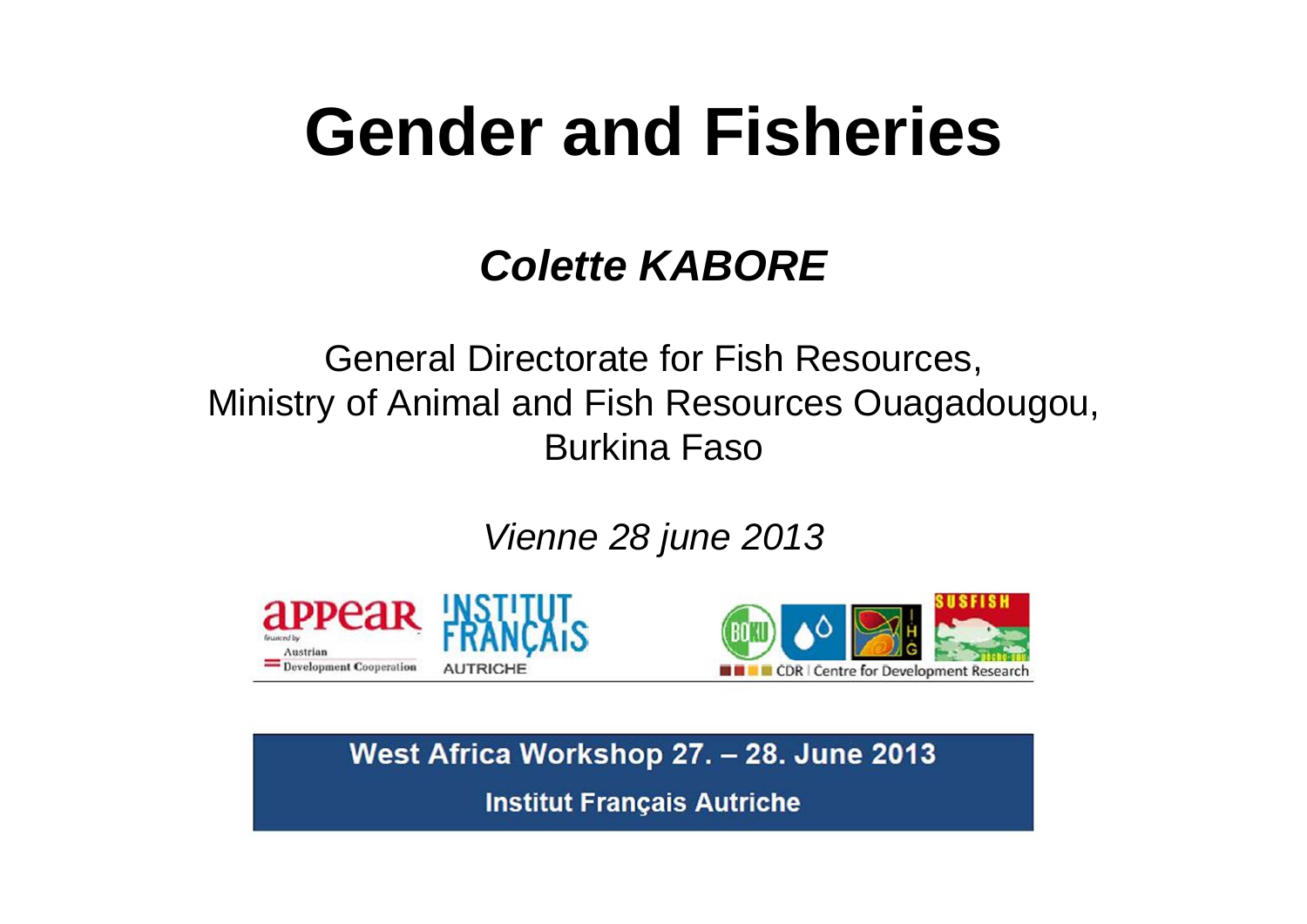

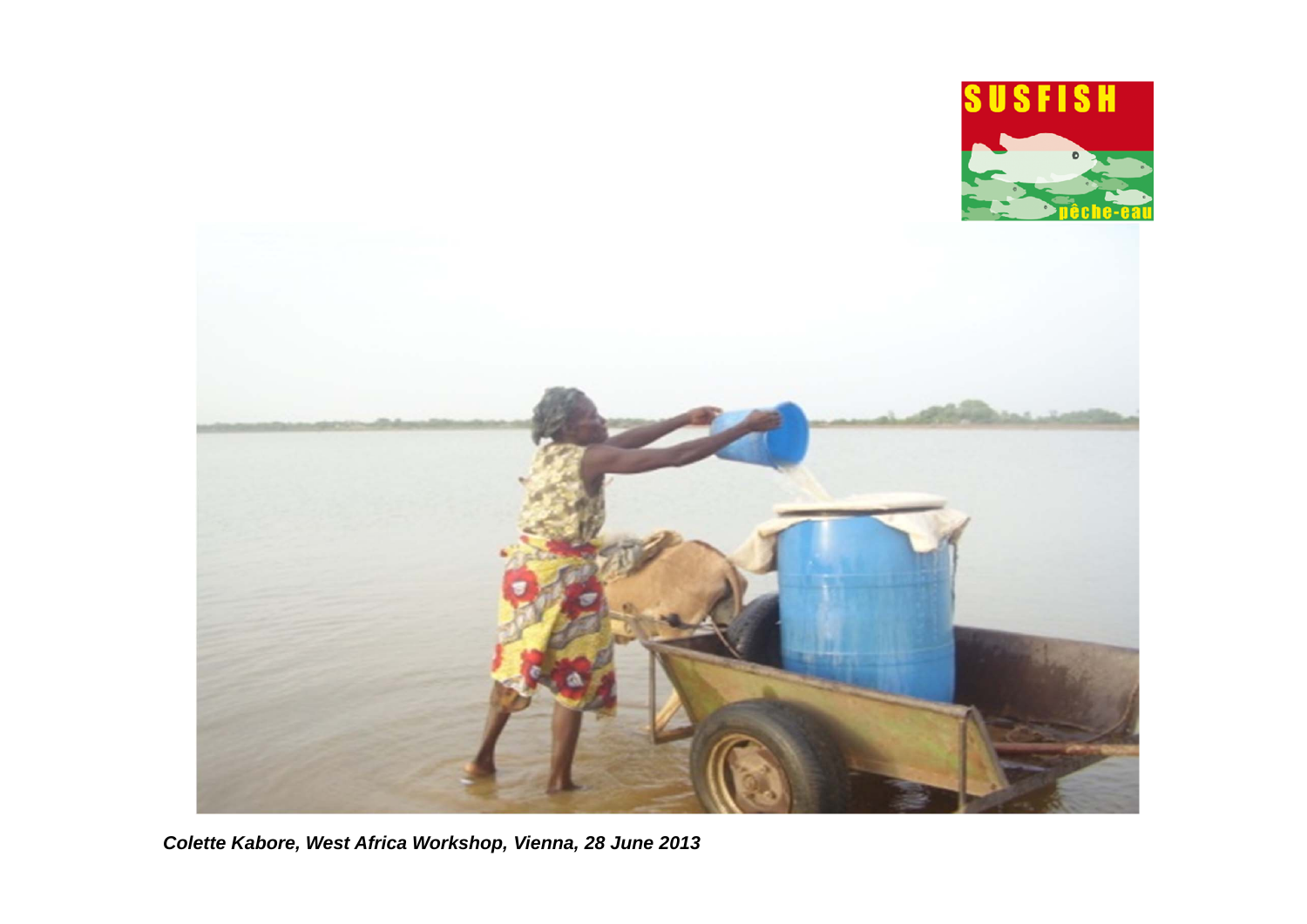## **Outline**



- $\bullet$ Introduction
- 1.History & international policies
- 2.Examples of roles of women in fisheries
- 3.Role of women in fisheries in Burkina Faso
- 4.Cultural Context
- 5.Susfish results
- 6.Preocupations
- 7. Reccomendations
- $\bullet$ **Conclusion**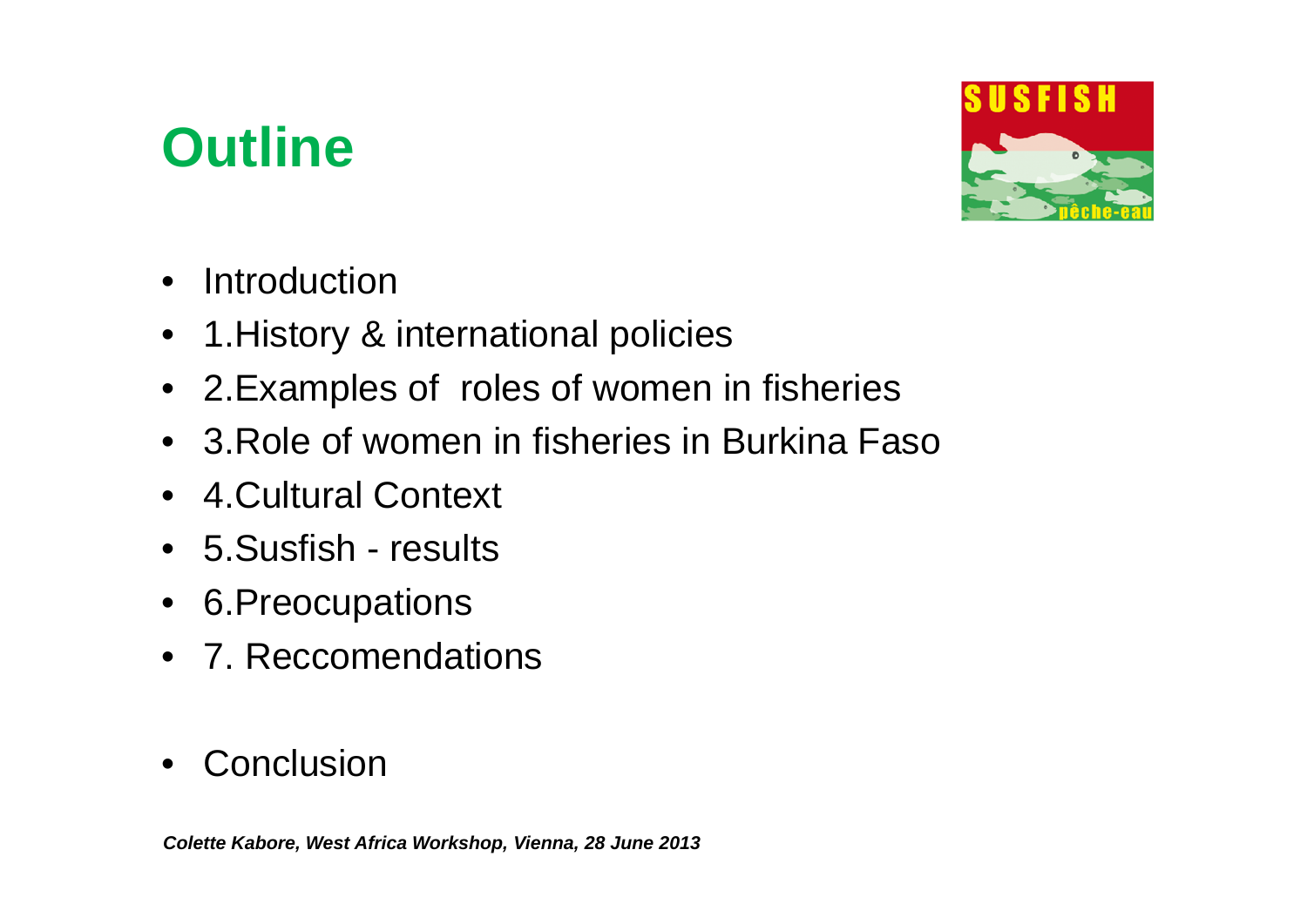



A sustainable and equitable development in the fisheries sector can only be reached through the integration of all stakeholders

Picture n°1: fish selling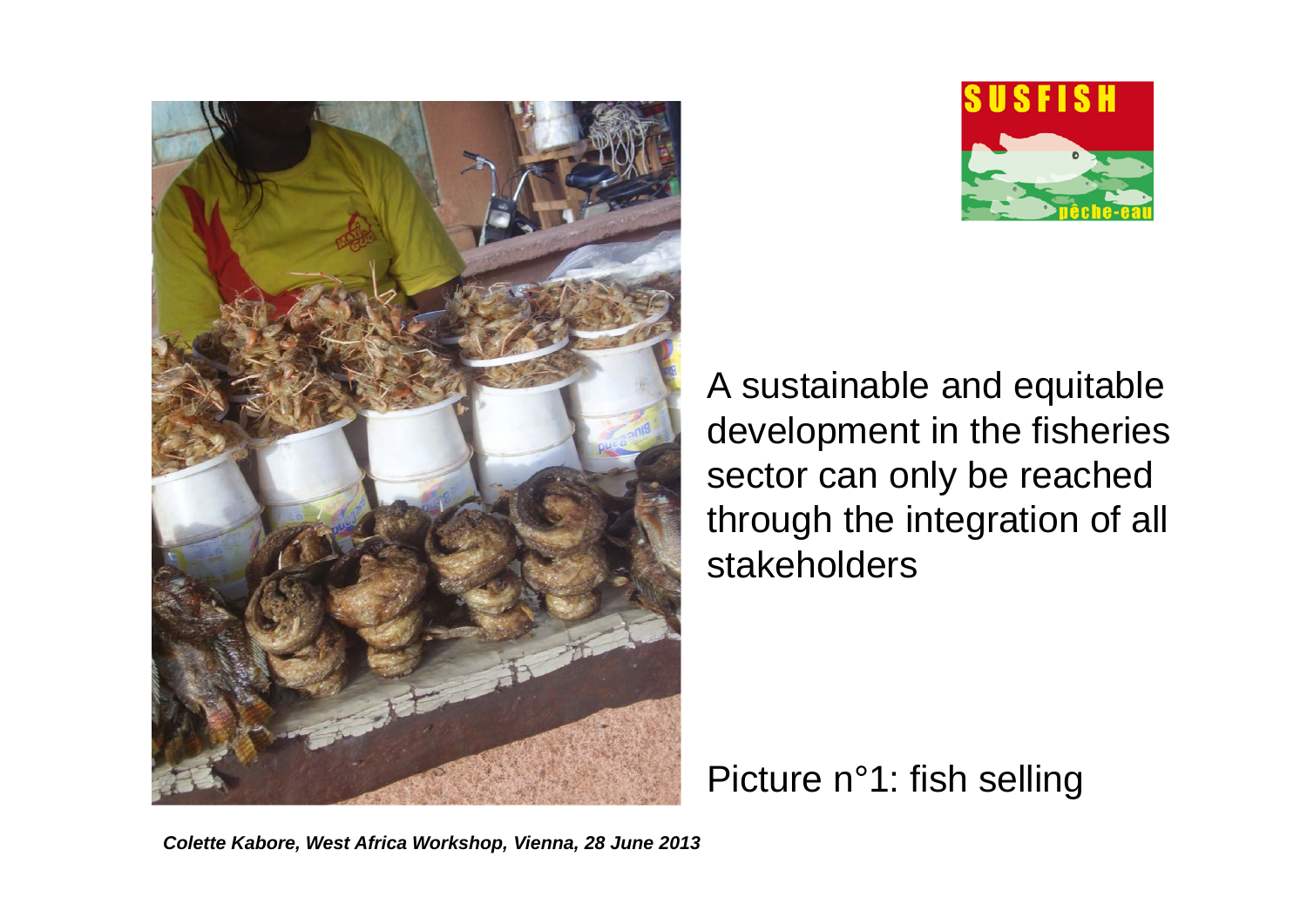# **1.History and international Policies**



• **70ies** 

Approach: Improving the living conditions of women

• **70ies and 80ies**  Approach: Women and development

### • **80ies**

Approach: Gender and development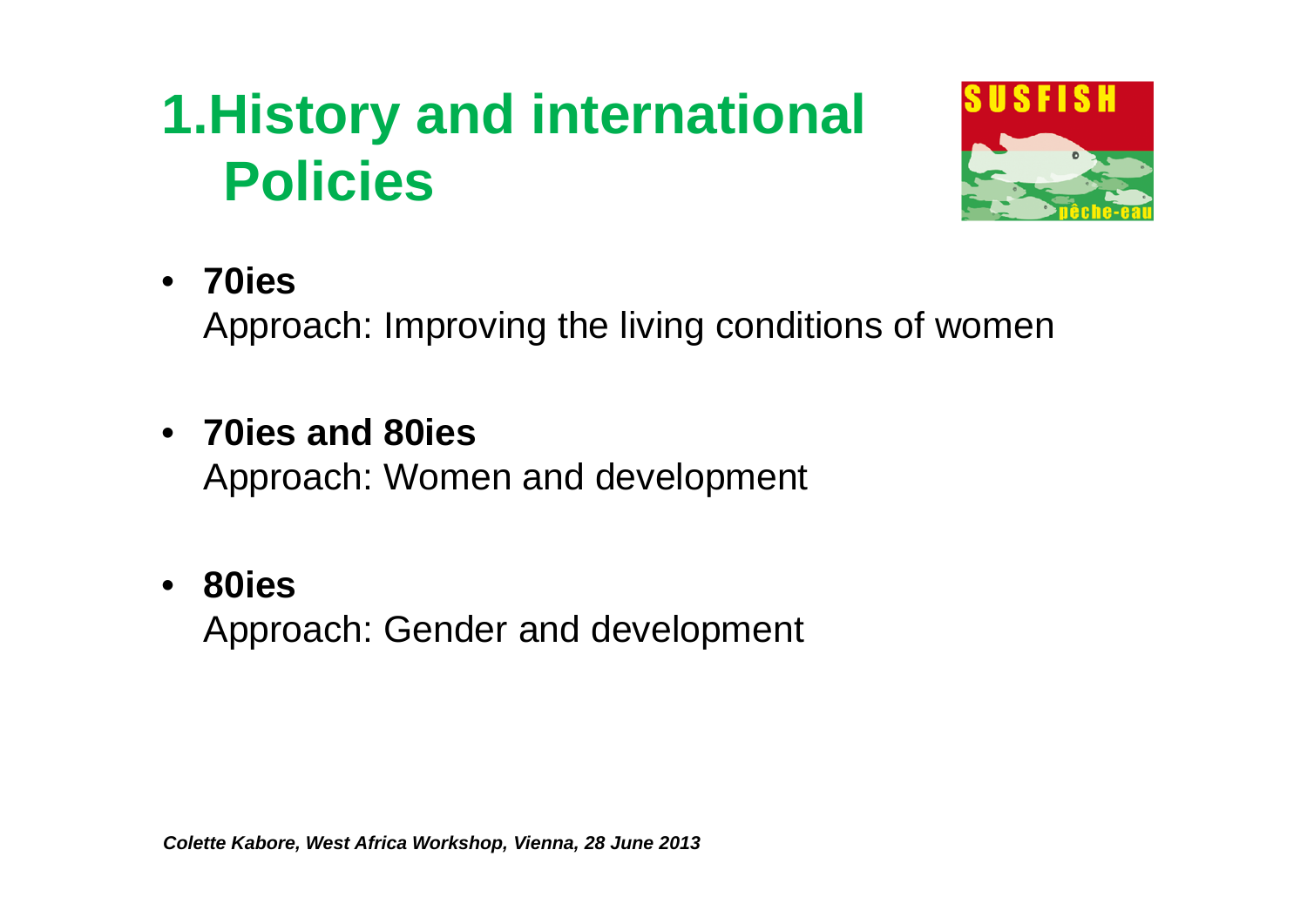

#### $\bullet$ **Declaration of Rio (1992)**

Women play an important role in the management of natural ressources.

 $\bullet$ **Agenda 21 (1992)** 

Chapter 24 – Women and sustainable development

#### $\bullet$ **Johannesburg**

Governments have to include gender for a sustainable development

 $\bullet$  **Millenium Development Goal**, **Nr.3 (2000)** Promoting gender equality and empowering women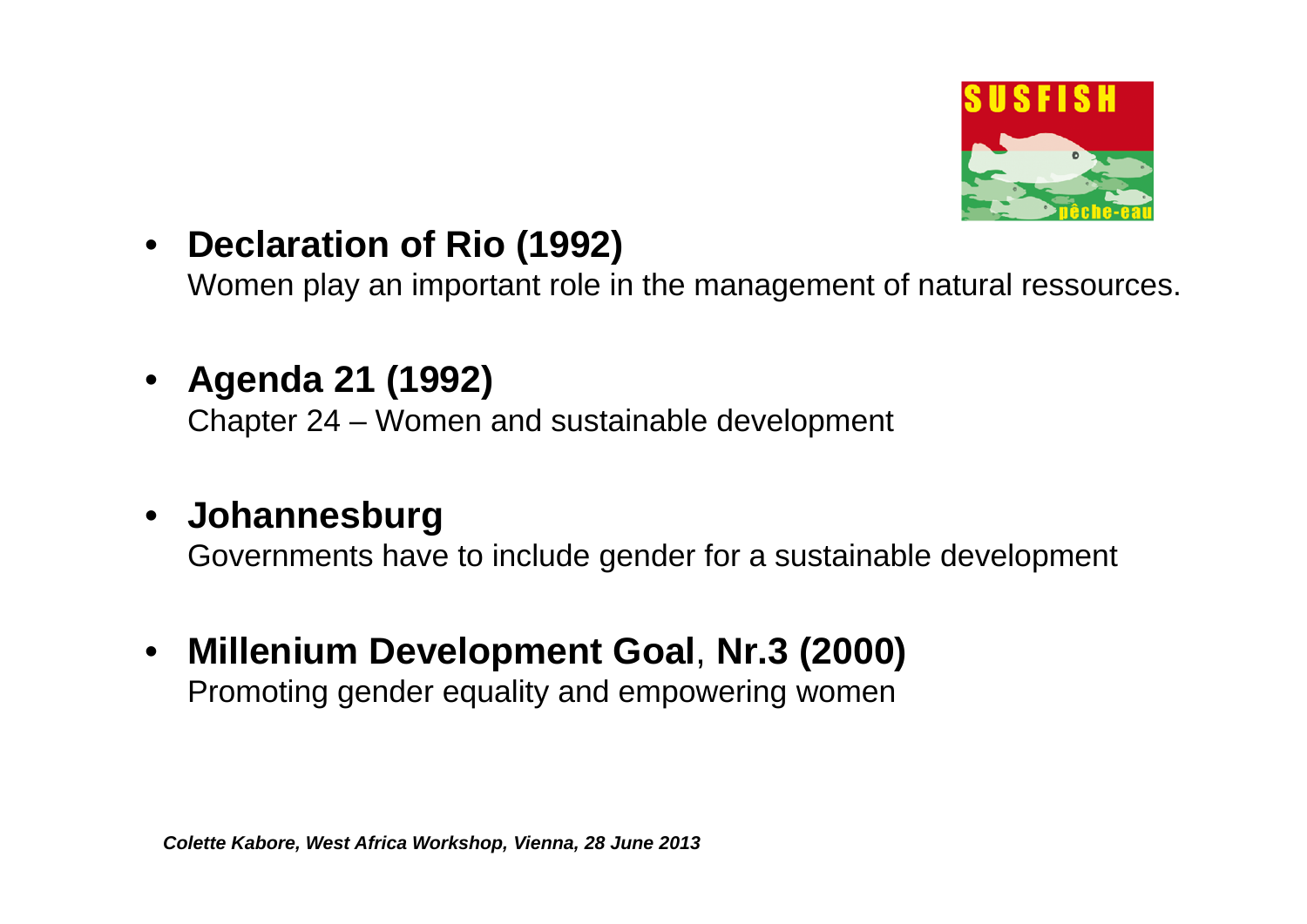# **2.Examples of the Role of Women in Fisheries**



### • **Westafrica**

In Westafrica 80 % of fish and seafood is sold by women

### • **India**

In India 60 % of workers in fish processing companies are joung women

- Burkina Faso
- In Burkina Faso 14% of fishers are Women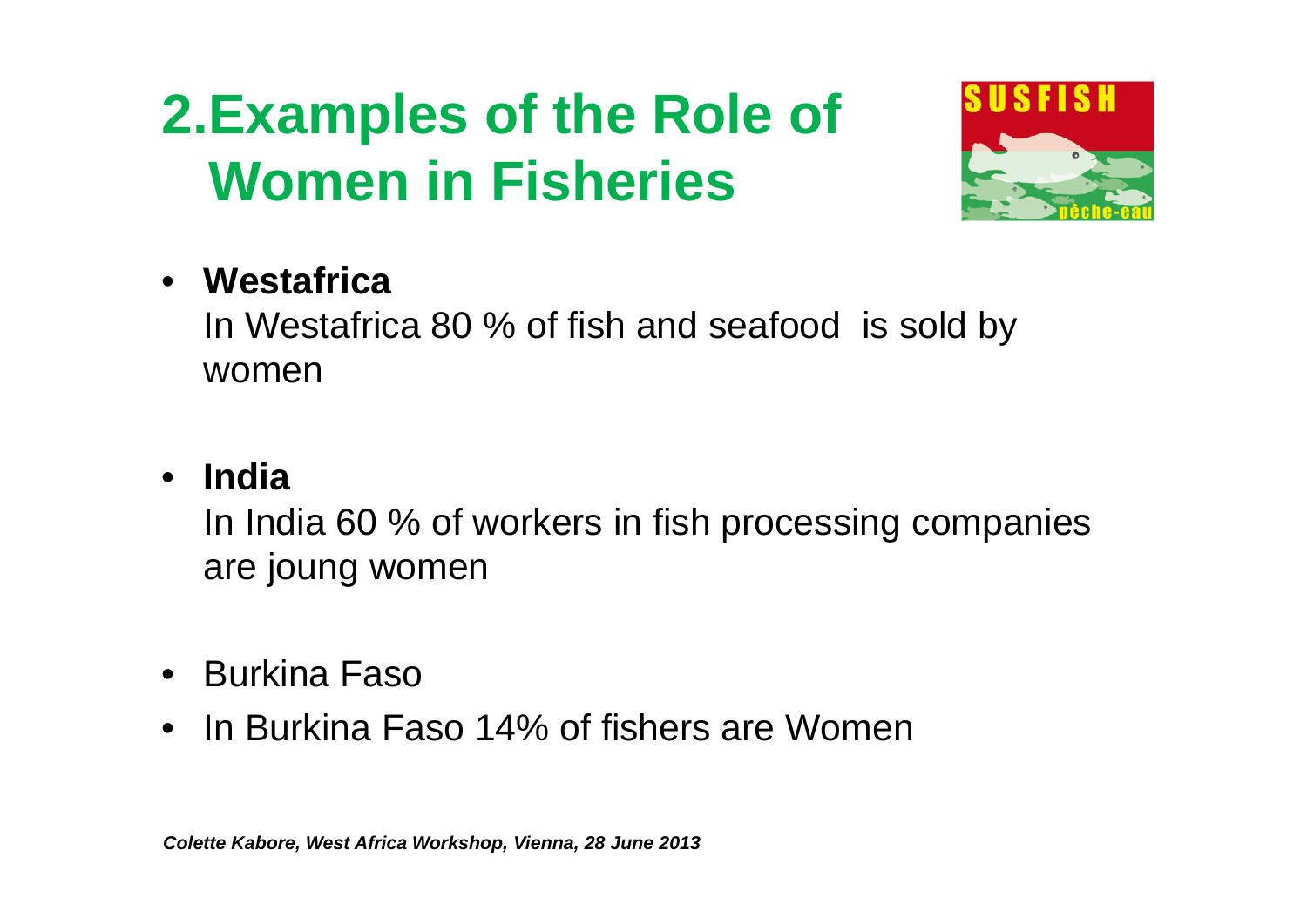

**Picture n°2: Woman activities in fisheries sector**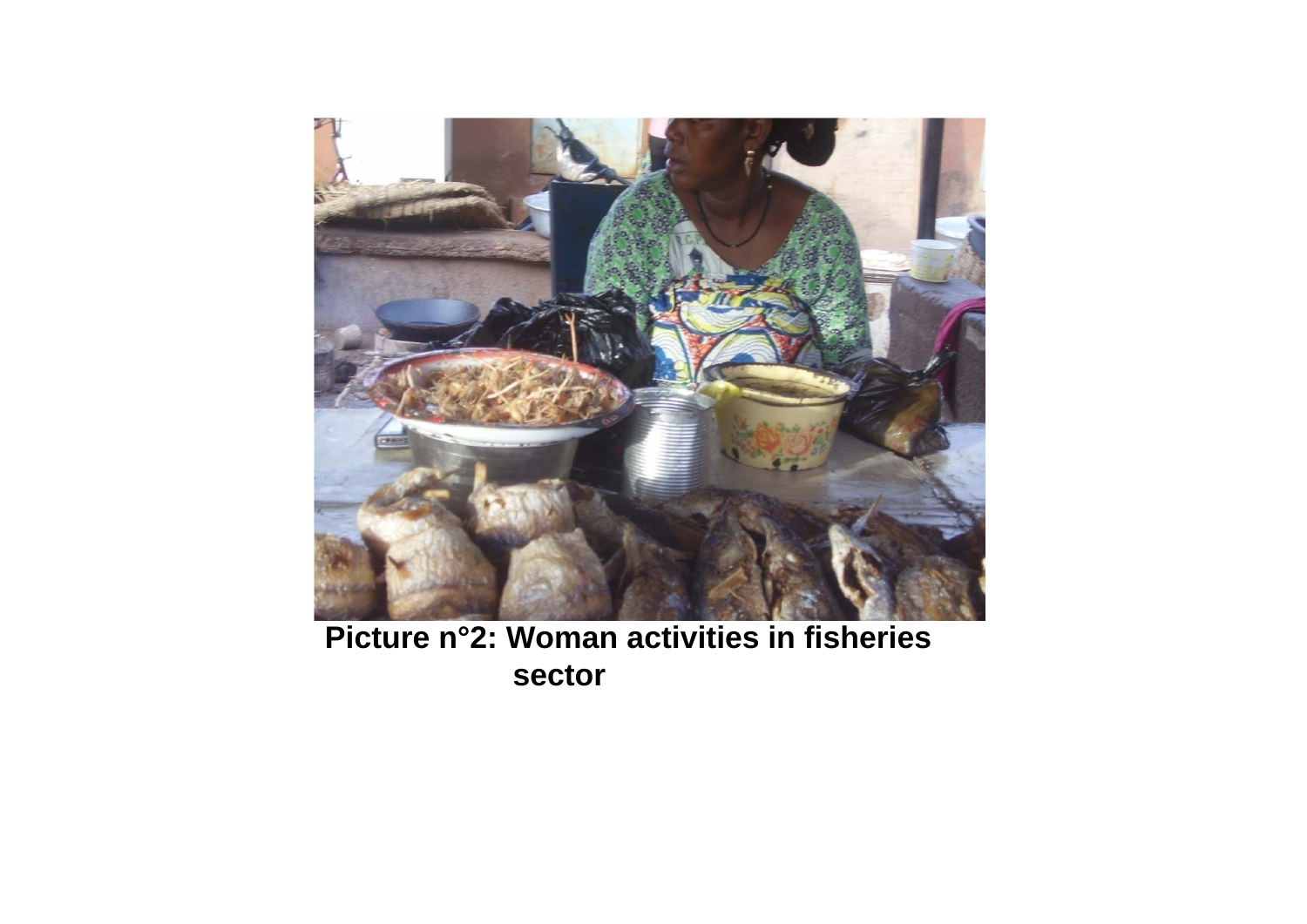### **3. Role of Women in Fisheries in Burkina Faso**



- In Burkina Faso we counted:
- 32 699 fishermen among whom 14 % of women
- - 2 983 transformers among which 82 % of women;
- - 3 375 wholesale fish merchants among whom 54 % of women;
- - 2 309 storekeepers of smoked fish among whom 66 % of women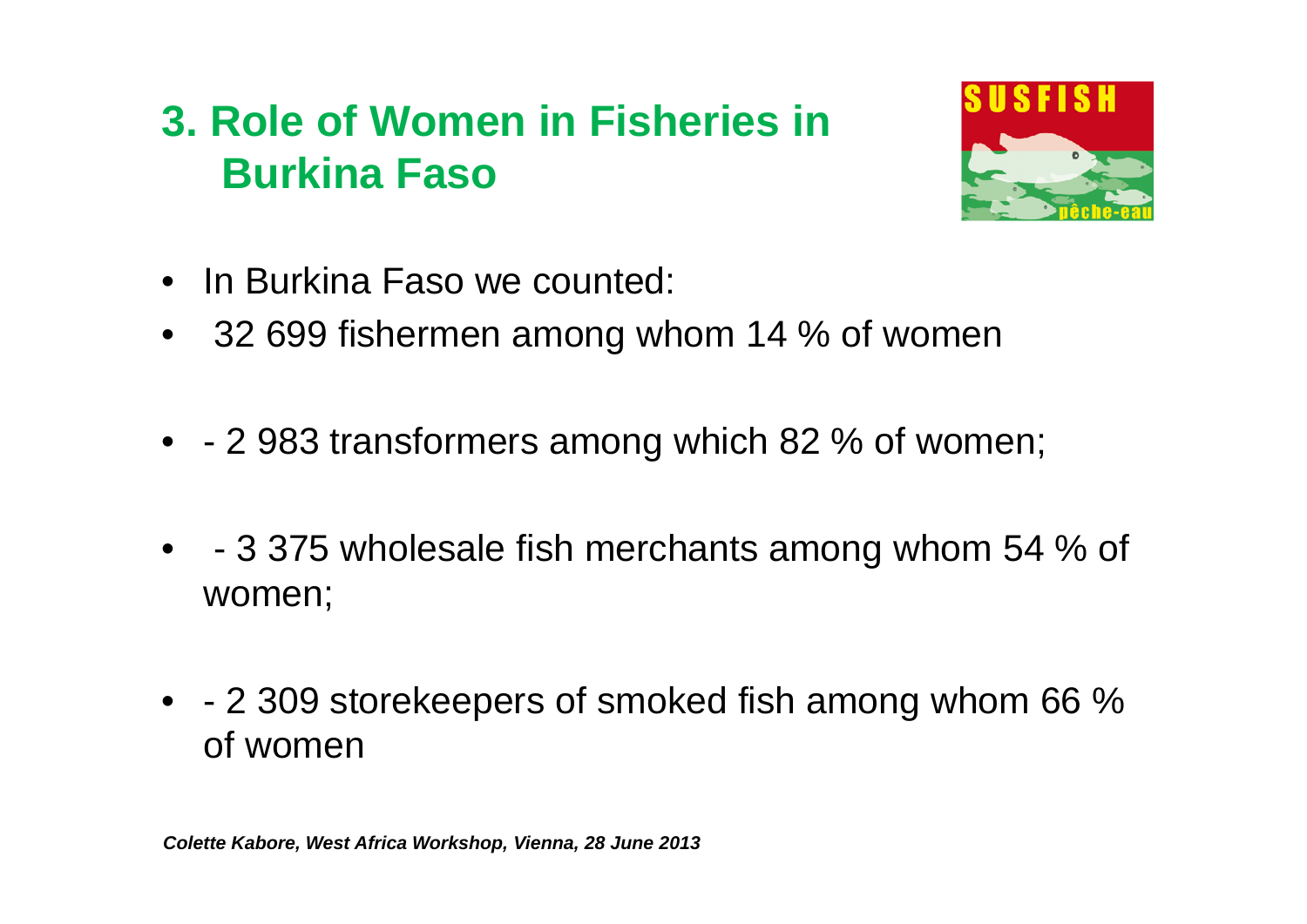

- Men and women complement each other in fisheries activities
- Women quite often use simple equipment for fishing
- $\bullet$  In aquaculture women are in charge of feeding and harvesting the fish and crustacean, and in proccessing and selling fish and crustacean

**I**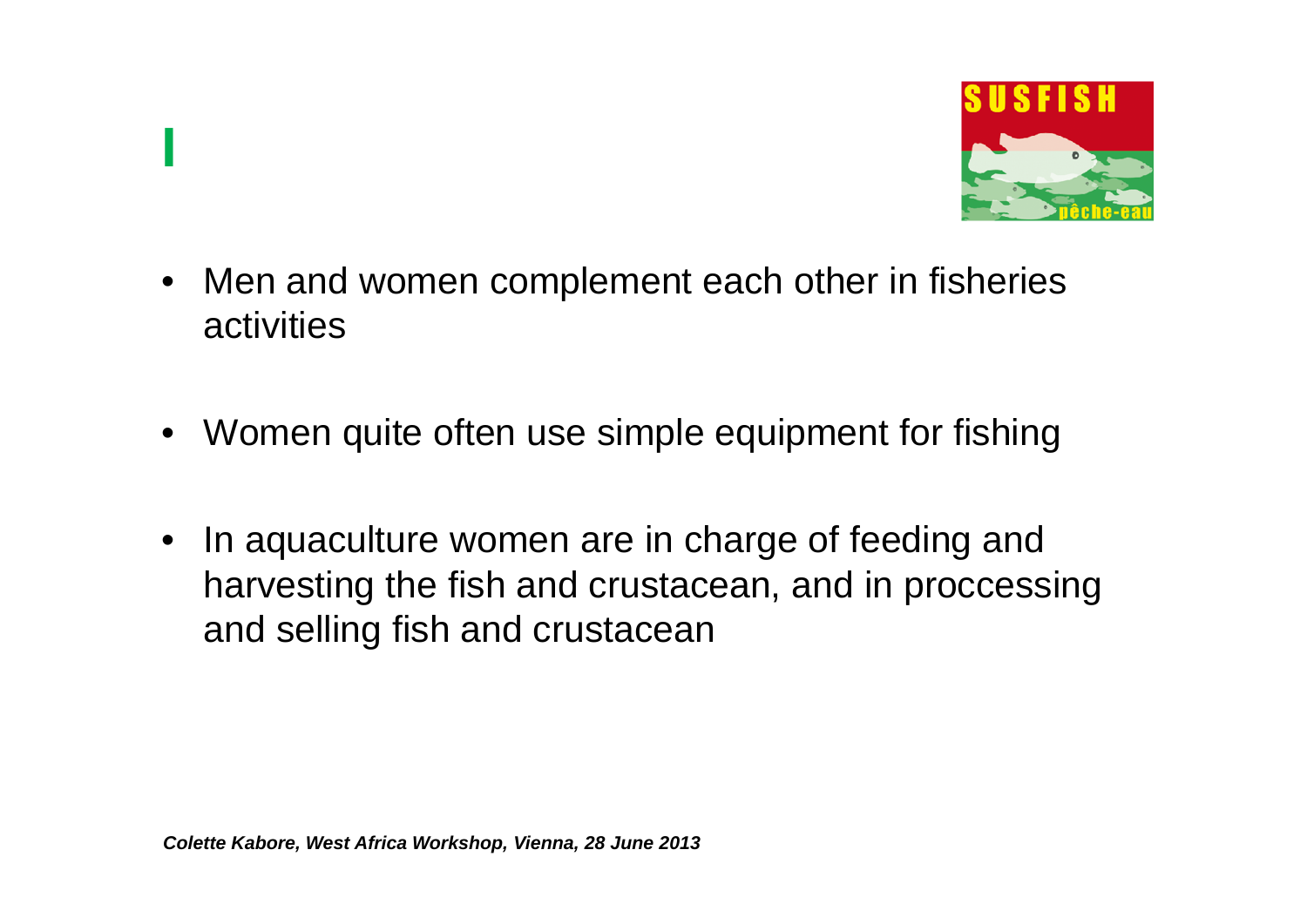

#### **I women and men in the fish processing in Burkina**

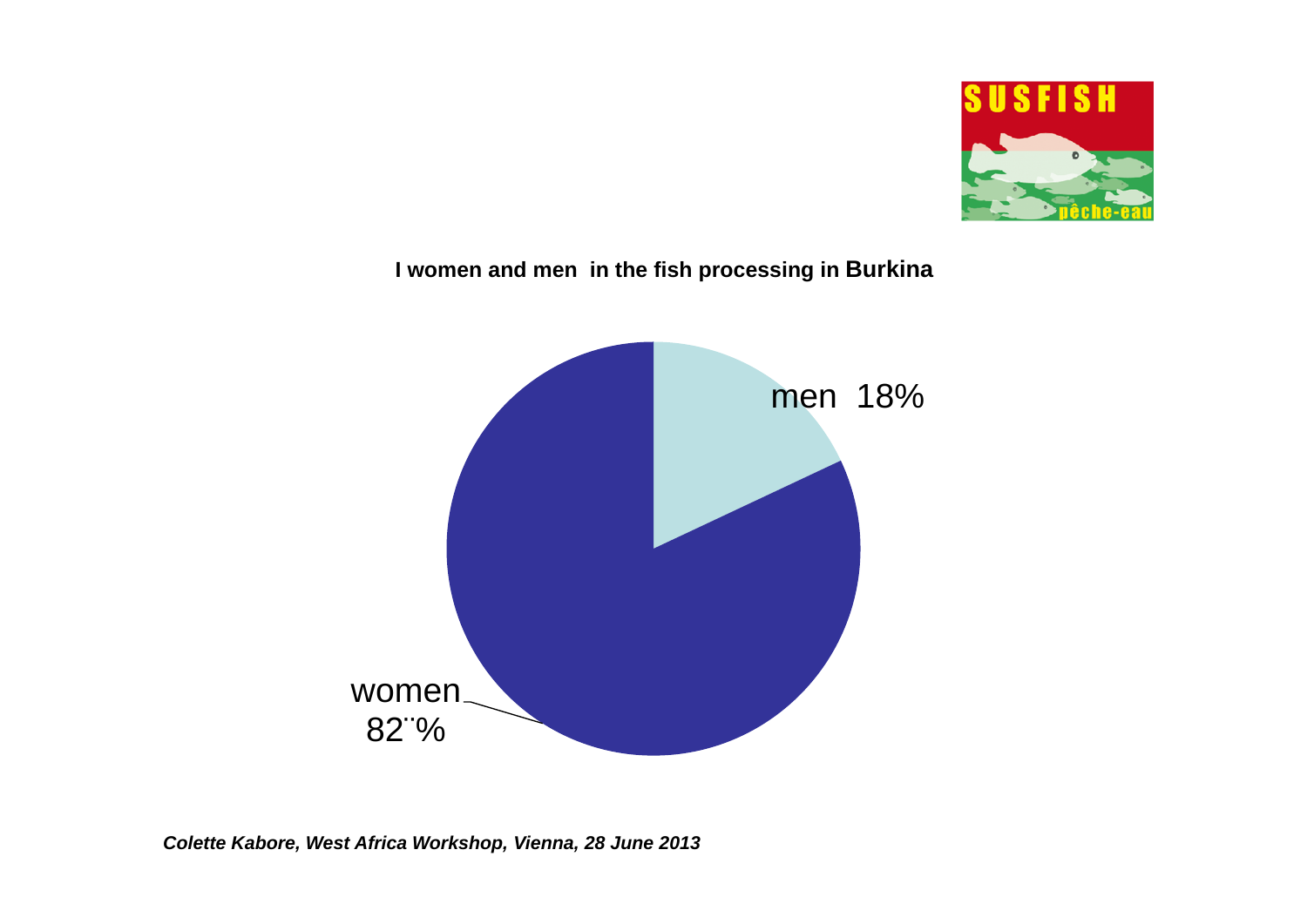

- Women are charged with many different tasks which require competence and time, and also being on the ground e.g. production and repairing of nets; processing and selling of fish
- Traditional roles limit and restrict the actions of women
- Women are also limited in their time and mobility through their responsibilites for raising the children and for the household activities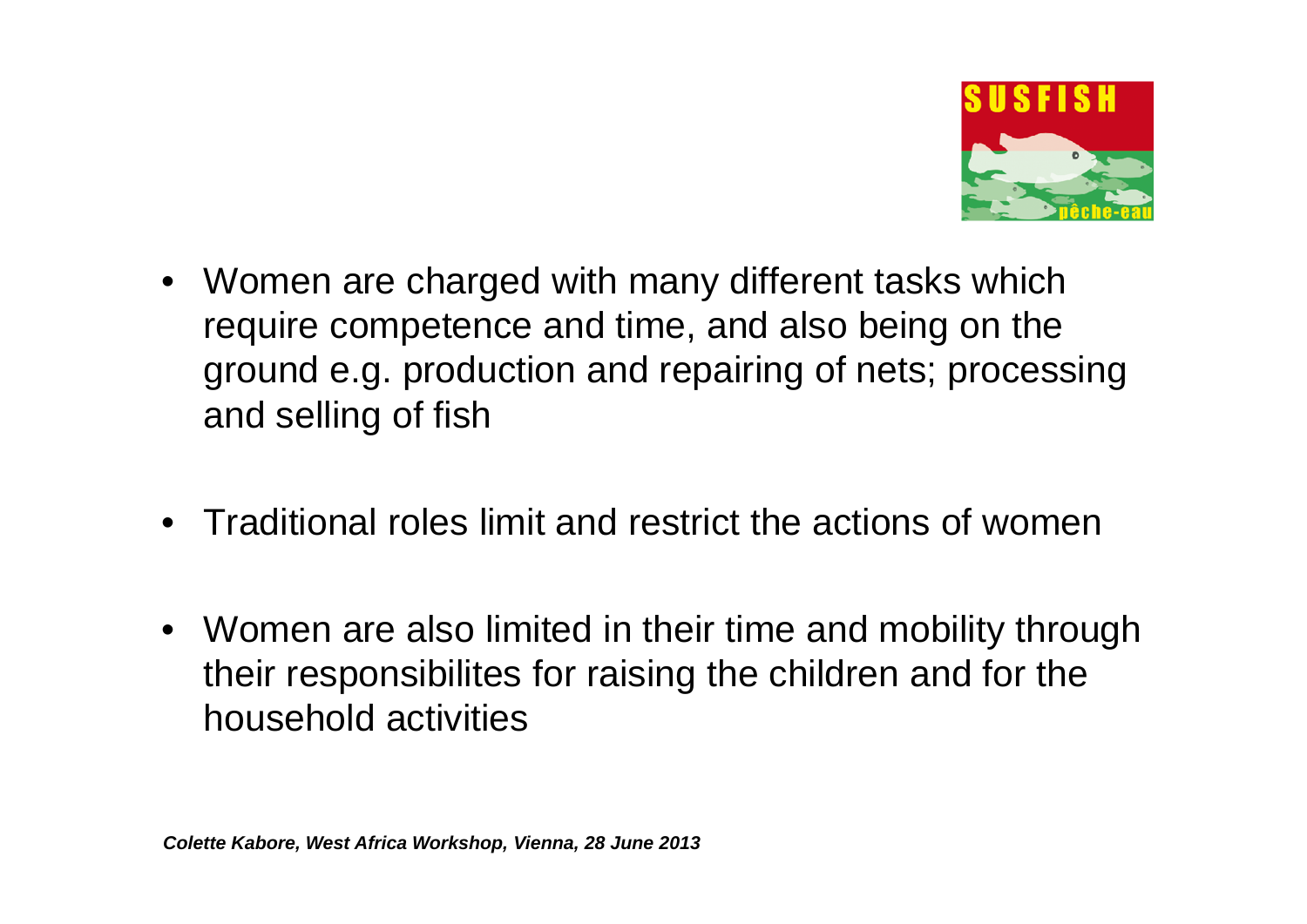

**Picture n°4: fish processing**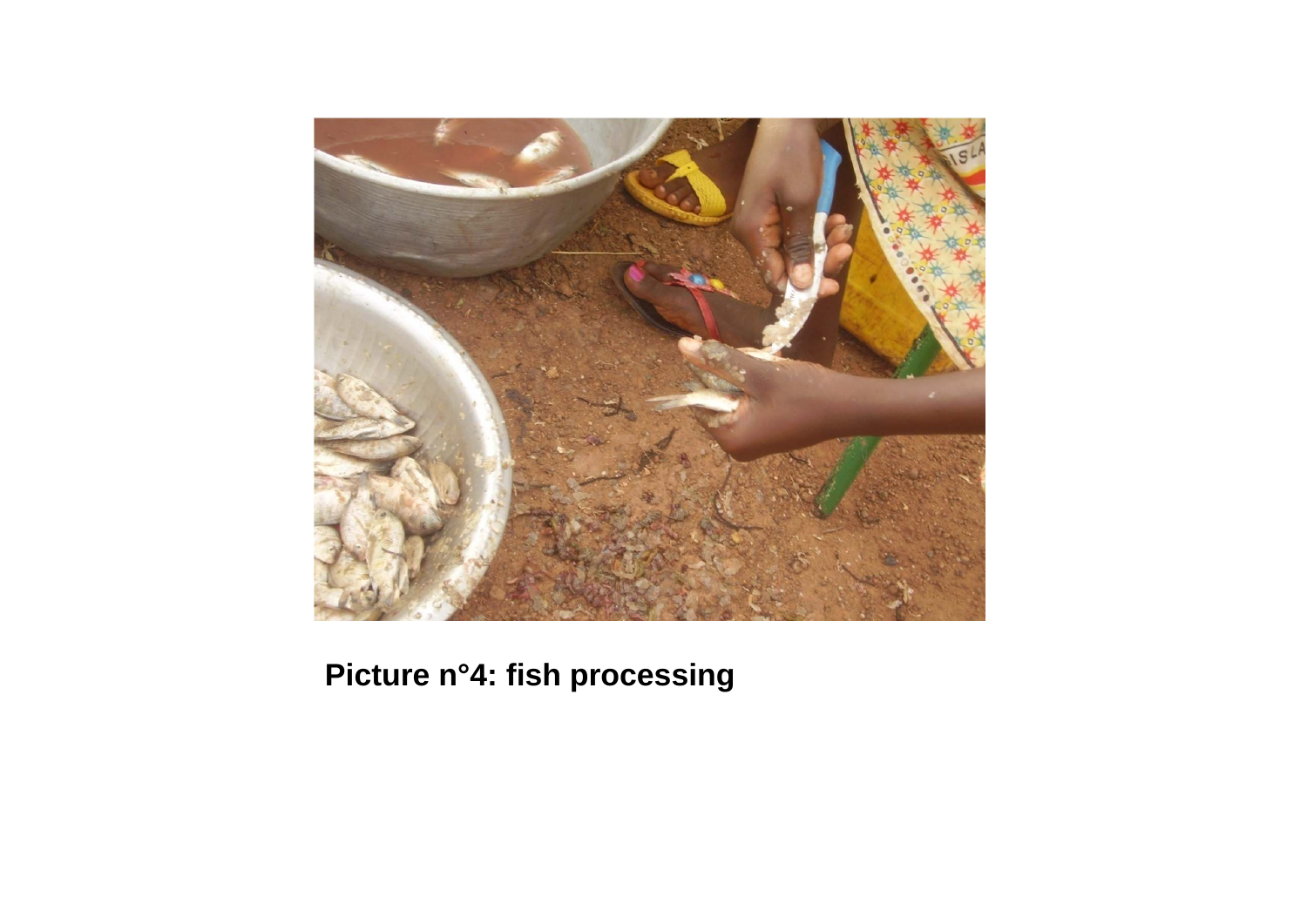## **4.Cultural Context**



- The cultural context, the assignment of traditional roles, perceptions and stereotypes about women influence behavior, create barriers and perpetuate beliefs that affect the participation of women in the fishery
- Research with regard to catching fish procedures and marketing
- Research is often insensitive to gender issues
- Men are privileged in the collection of research data
- $\bullet$ Little disaggregated data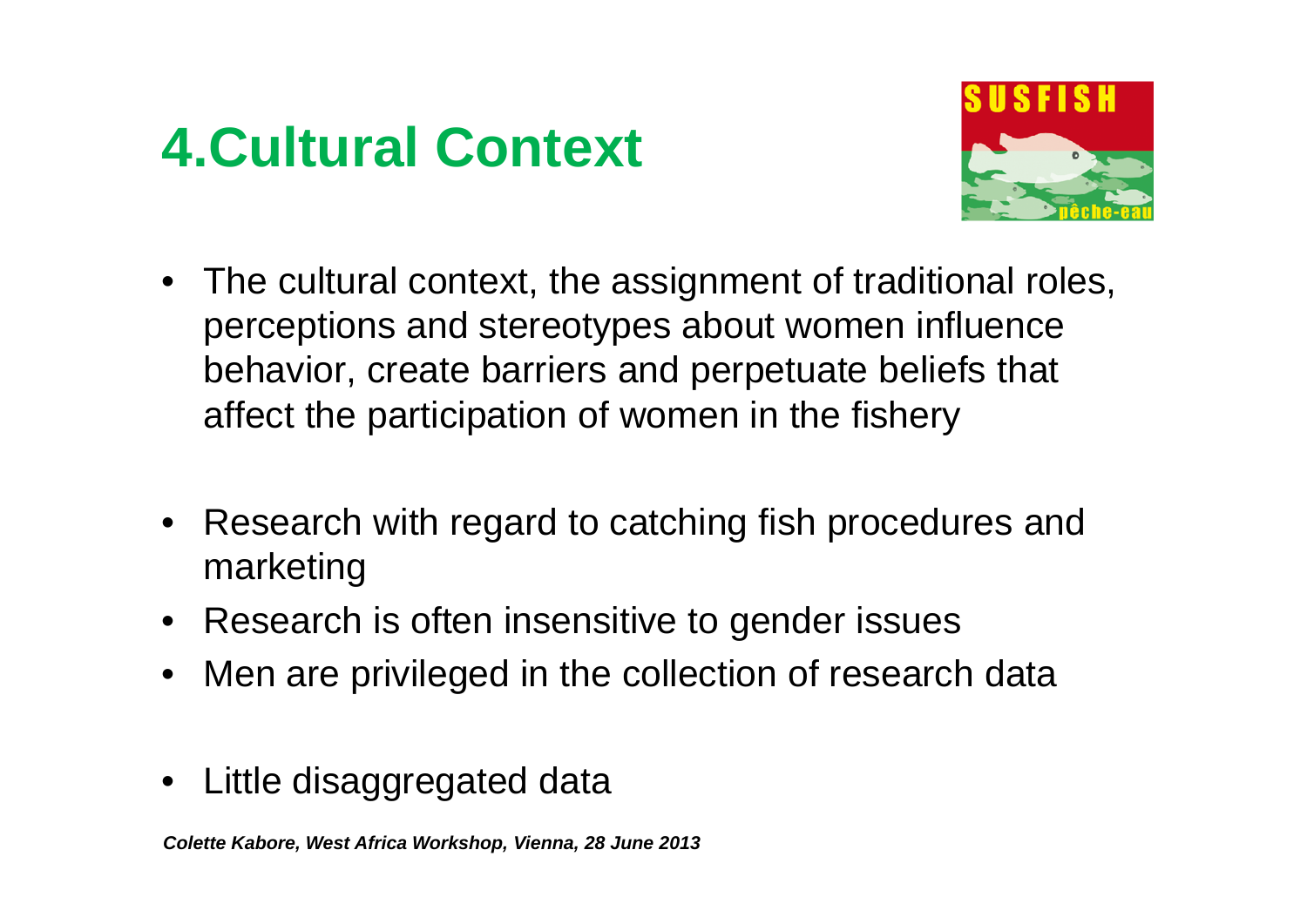## **5.Susfish – Results I**



- • Organization of a workshop to integrate gender within the SUSFISH project
- Approach to facilitate an awareness raising session "Maquis des Sciences '' on gender and scientific research "with ''Association des Femmes Scientifiques''
- •Integration of gender principles in data collection tools
- Contribution in conducting studies that will enhance the role of women in fisheries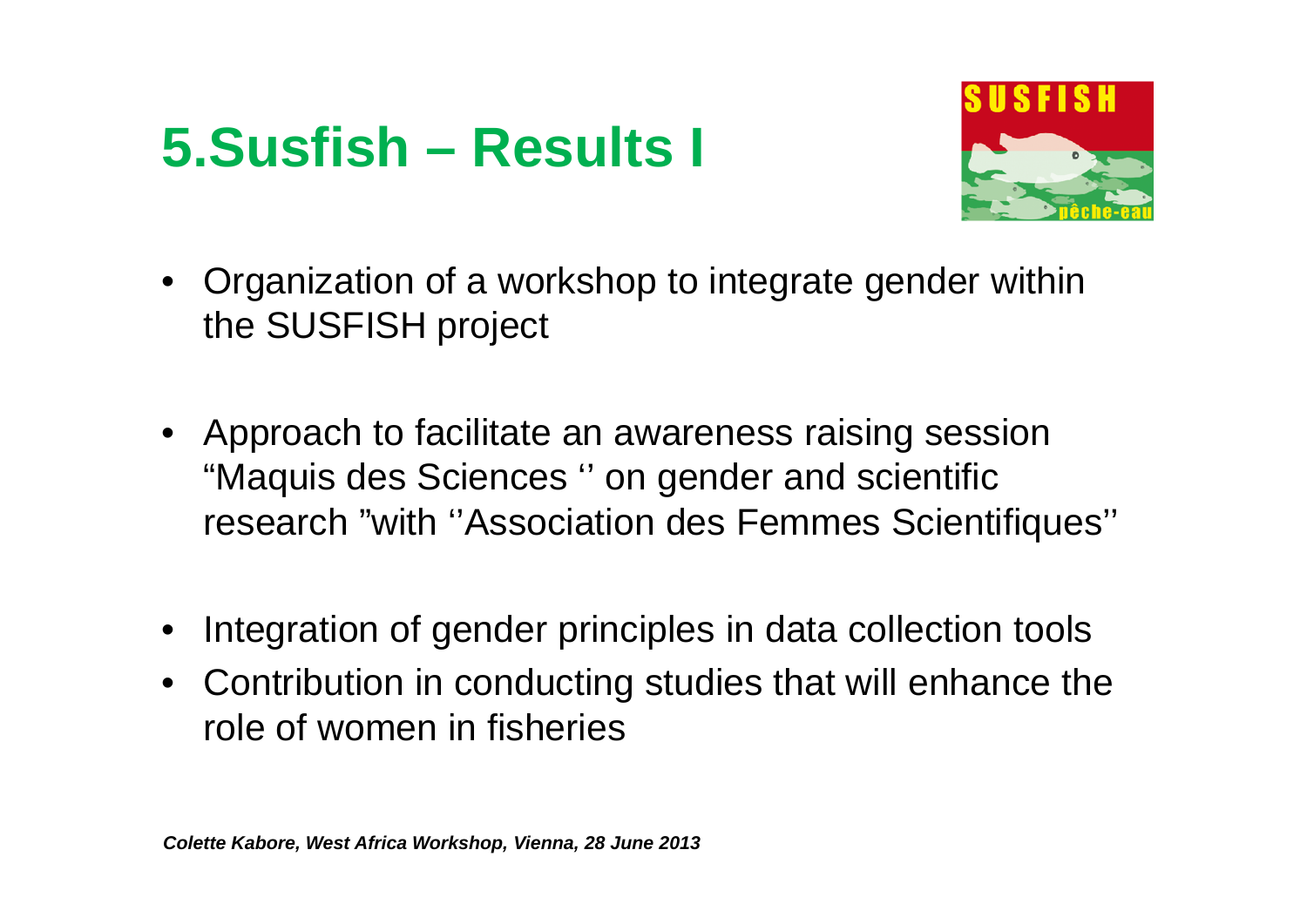## **Susfish – Results II**



- Project development strategy of gender mainstreaming in fisheries
- Fundraising to facilitate women's participation in the research process
- Elaboration of an article in order to improve the visibility of gender in fishery.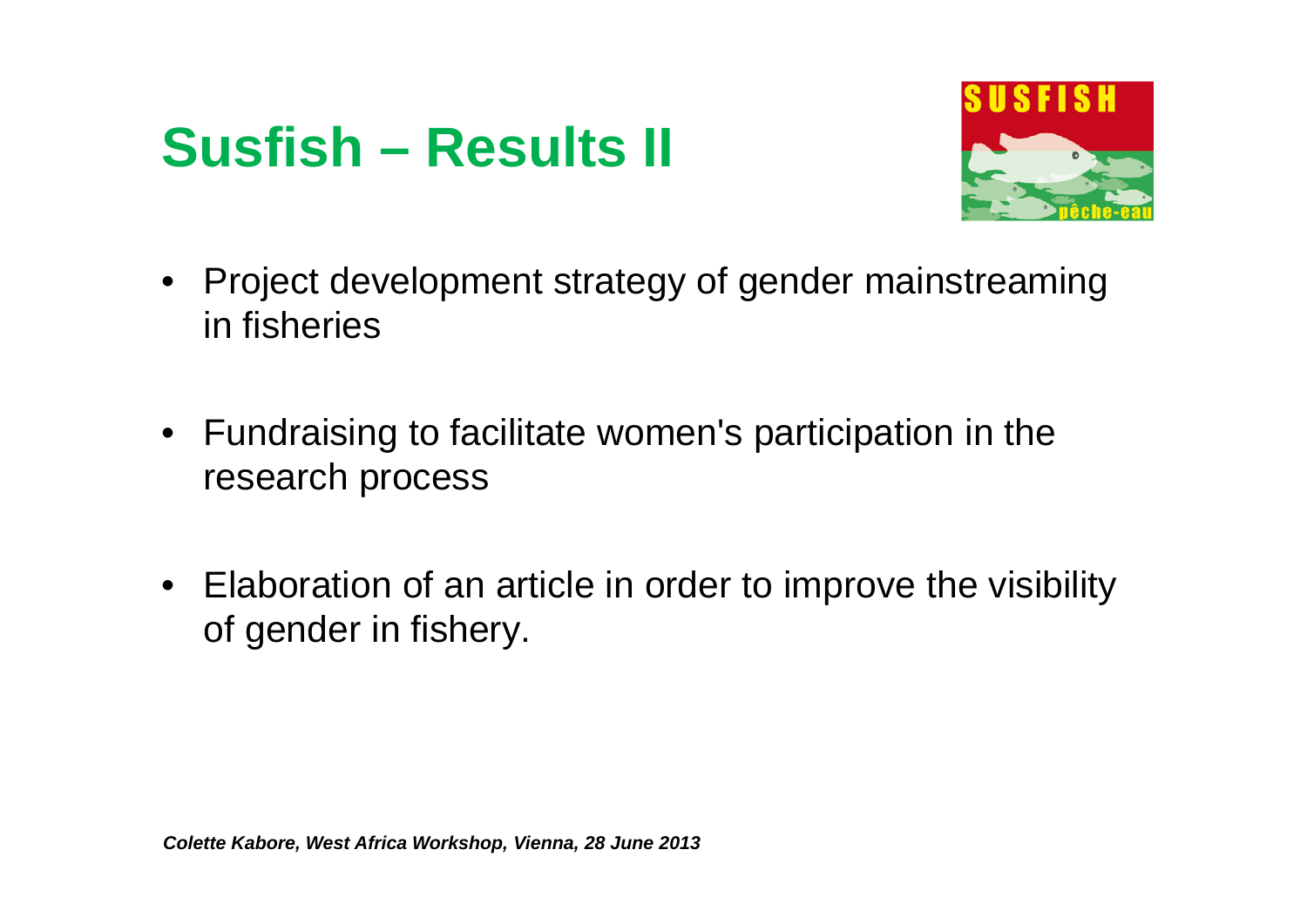### **6. Preocupations**



- HOW TO STRENGTHEN THE CONTRIBUTION OF THE VULNARABLE GROUPS PARTICULARLY WOMAN IN THE GOVERNANCE OF FISHERIES?
- HOW CAN RESEARCH BETTER CONTIBUTE TO VALUE VULNERABLE GROUPS AND PARTICULARLY WOMAN 'S ROLE IN SUSTAINABLE MANAGEMENT OF FISHERIES.?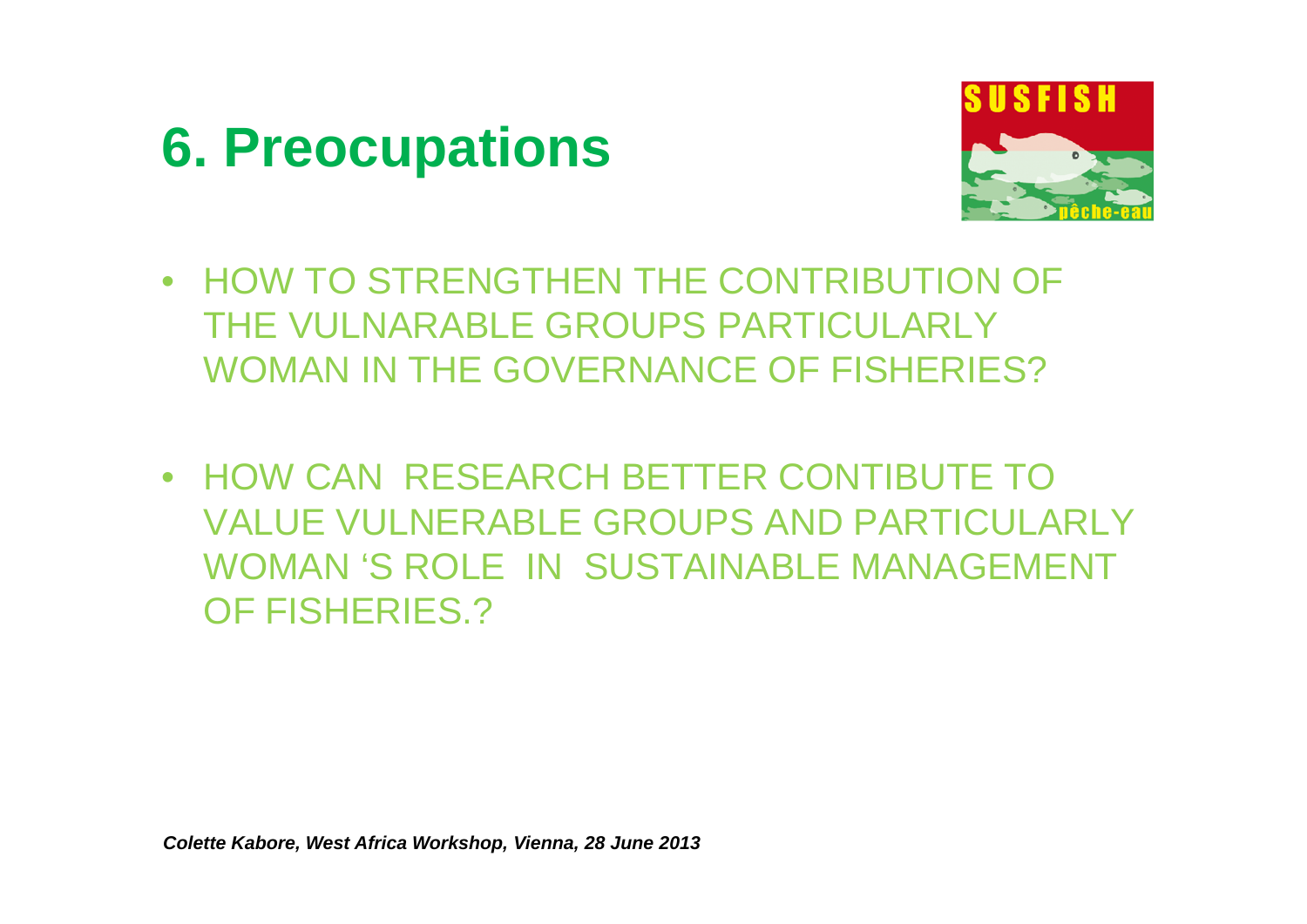# **7.Recommendations**



- •Improving access to resources and employment
- Strengthening skills of women
- Lighten duties and tasks for women
- •Facilitating participation in decision-making
- •Good communication strategy (radio, newsletter, etc.)
- Contribute through financial support to the organization of workshops and trainings of young people and women in the fishery sector by collaborating with governments, NGOs and the private sector